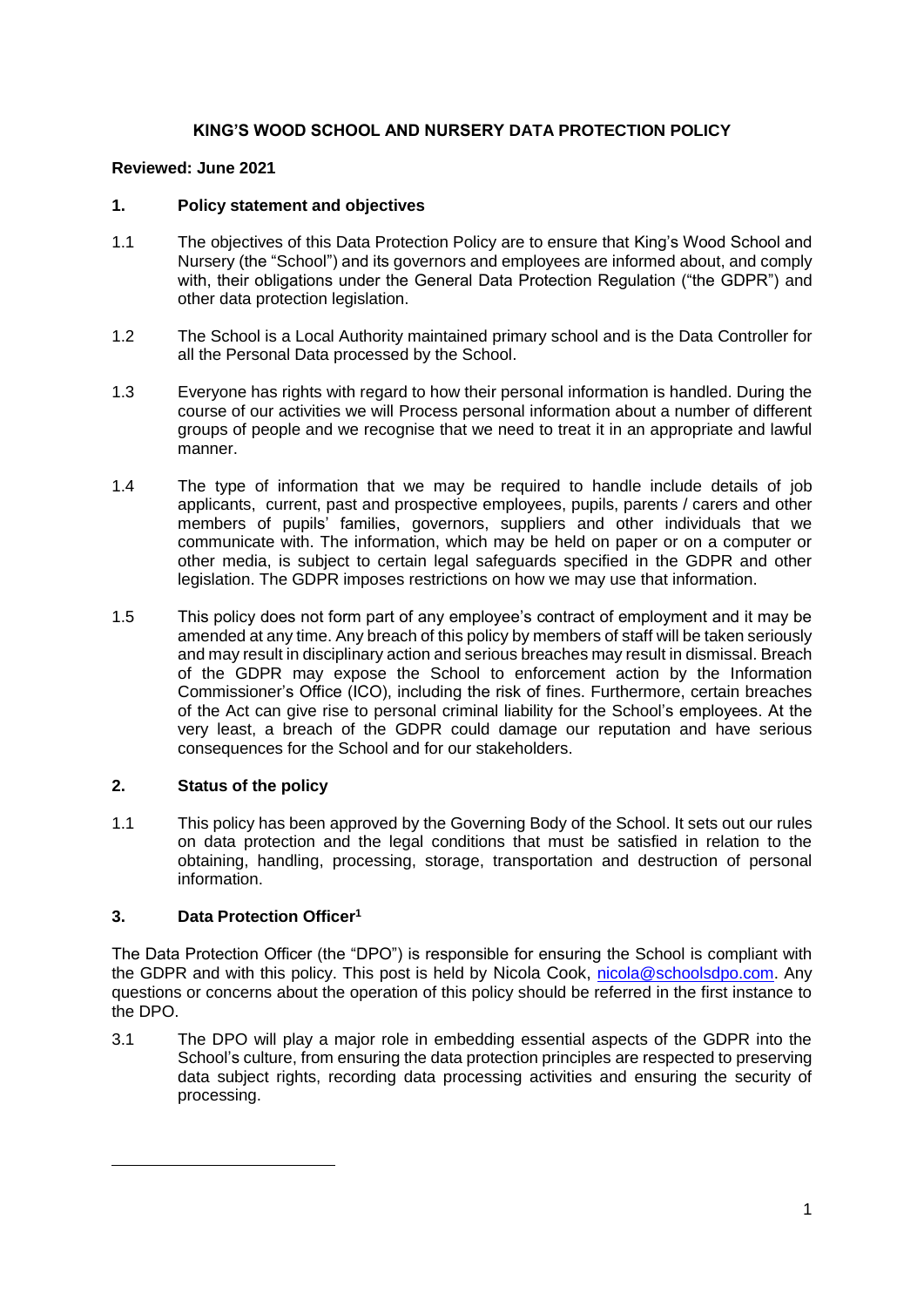- 3.2 The DPO should be involved, in a timely manner, in all issues relating to the protection of personal data. To do this, the GDPR requires that DPOs are provided with the necessary support and resources to enable the DPO to effectively carry out their tasks.
- 3.3 The DPO is responsible for ensuring that the School's Processing operations adequately safeguard Personal Data, in line with legal requirements. This means that the governance structure within the School must ensure the independence of the DPO.
- 3.4 The School will ensure that the DPO does not receive instructions in respect of the carrying out of their tasks, which means that the DPO must not be instructed how to deal with a matter, such as how to investigate a complaint or what result should be achieved. Further, the DPO should report directly to the highest management level, i.e. the Governing Body.
- 3.5 The requirement that the DPO reports directly to the Governing Body ensures that the School's governors are made aware of the pertinent data protection issues. In the event that the School decides to take a certain course of action despite the DPO's advice to the contrary, the DPO should be given the opportunity to make their dissenting opinion clear to the Governing Body and to any other decision makers.
- 3.6 A DPO appointed by the School is permitted to undertake other tasks and duties for the organisation, but these must not result in a conflict of interests with his or her role as DPO. It follows that any conflict of interests between the individual's role as DPO and other roles the individual may have within the organisation impinge on the DPO's ability to remain independent.
- 3.7 In order to avoid conflicts the DPO cannot hold another position within the organisation that involves determining the purposes and means of processing personal data. Senior management positions such as chief executive, chief financial officer, head of marketing, head of IT or head of human resources positions are likely to cause conflicts. Some other positions may involve determining the purposes and means of processing, which will rule them out as feasible roles for DPOs.
- 3.8 If you consider that the policy has not been followed in respect of Personal Data about yourself or others you should raise the matter with the DPO.

# **4. Definition of terms**

- 4.1 **Biometric Data** means Personal Data resulting from specific technical processing relating to the physical, physiological or behavioural characteristics of a natural person, which allow or confirm the unique identification of that natural person, such as facial images;
- 4.2 **Consent** of the Data Subject means any freely given, specific, informed and unambiguous indication of the Data Subject's wishes by which he or she, by a statement or by a clear affirmative action, signifies agreement to the processing of Personal Data relating to him or her;
- 4.3 **Data** is information which is stored electronically, on a computer, or in certain paperbased filing systems or other media such as CCTV;
- 4.4 **Data Subjects** for the purpose of this policy include all living individuals about whom we hold Personal Data. A Data Subject need not be a UK national or resident. All Data Subjects have legal rights in relation to their Personal Data.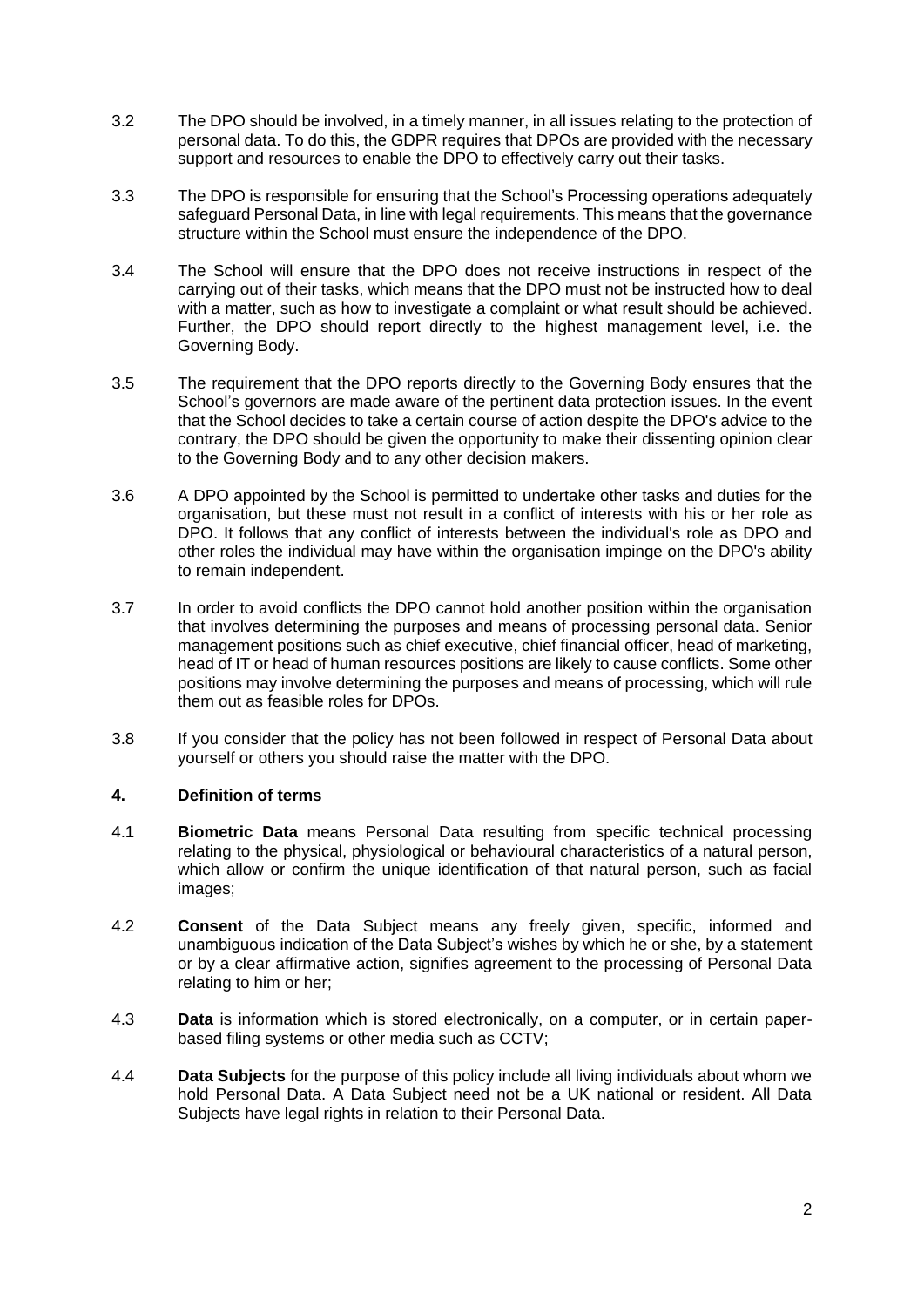- 4.5 **Data Controllers** means the natural or legal person, public authority, agency or other body which, alone or jointly with others, determines the purposes and means of the processing of Personal Data.
- 4.6 **Data Users** include employees, volunteers, governors whose work involves using Personal Data. Data Users have a duty to protect the information they handle by following our data protection and security policies at all times;
- 4.7 **Data Processors** means a natural or legal person, public authority, agency or other body which processes Personal Data on behalf of the Data Controller;
- 4.8 **Parent** has the meaning given in the Education Act 1996 and includes any person having parental responsibility or care of a child;
- 4.9 **Personal Data** means any information relating to an identified or identifiable natural person ('Data Subject'); an identifiable natural person is one who can be identified, directly or indirectly, in particular by reference to an identifier such as a name, an identification number, location data, an online identifier or to one or more factors specific to the physical, physiological, genetic, mental, economic, cultural or social identity of that natural person;
- 4.10 **Personal Data Breach** means a breach of security leading to the accidental or unlawful destruction, loss, alteration, unauthorised disclosure of, or access to, Personal Data transmitted, stored or otherwise processed;
- 4.11 **Privacy by Design** means implementing appropriate technical and organisational measures in an effective manner to ensure compliance with the GDPR;
- 4.12 **Processing** means any operation or set of operations which is performed on Personal Data or on sets of Personal Data, whether or not by automated means, such as collection, recording, organisation, structuring, storage, adaptation or alteration, retrieval, consultation, use, disclosure by transmission, dissemination or otherwise making available, alignment or combination, restriction, erasure or destruction;
- 4.13 **Sensitive Personal Data** means Personal Data revealing racial or ethnic origin, political opinions, religious or philosophical beliefs, or trade union membership, and the processing of genetic data, biometric data for the purpose of uniquely identifying a natural person, data concerning health or data concerning a natural person's sex life or sexual orientation.

### **5. Data protection principles**

- 5.1 Anyone processing Personal Data must comply with the enforceable principles of good practice. These provide that Personal Data must be:
	- 5.1.1 processed lawfully, fairly and in a transparent manner in relation to individuals;
	- 5.1.2 collected for specified, explicit and legitimate purposes and not further processed in a manner that is incompatible with those purposes; further processing for archiving purposes in the public interest, scientific or historical research purposes or statistical purposes shall not be considered to be incompatible with the initial purposes;
	- 5.1.3 adequate, relevant and limited to what is necessary in relation to the purposes for which they are processed;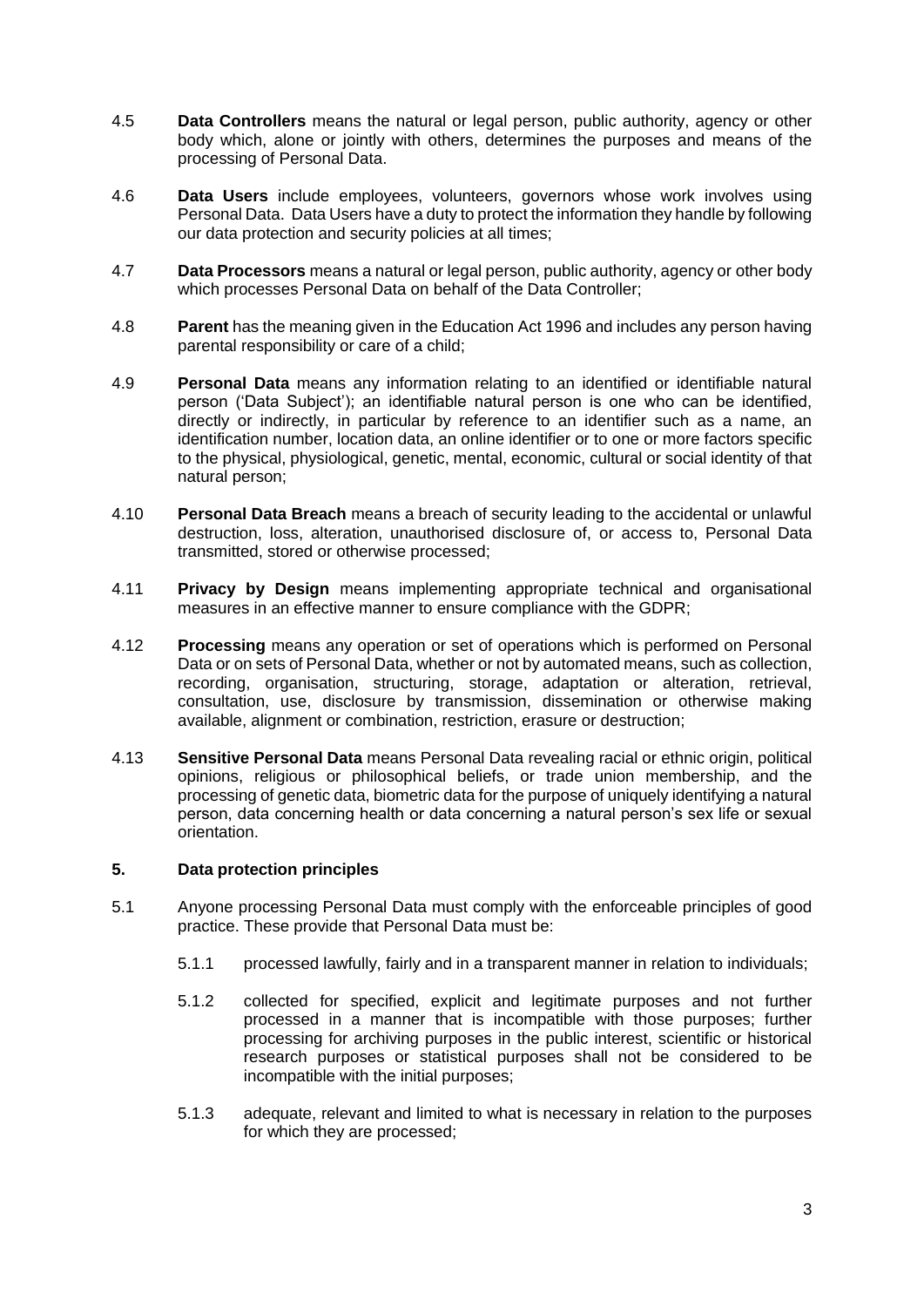- 5.1.4 accurate and, where necessary, kept up to date; every reasonable step must be taken to ensure that Personal Data that are inaccurate, having regard to the purposes for which they are processed, are erased or rectified without delay;
- 5.1.5 kept in a form which permits identification of Data Subjects for no longer than is necessary for the purposes for which the Personal Data are processed; Personal Data may be stored for longer periods insofar as the Personal Data will be processed solely for archiving purposes in the public interest, scientific or historical research purposes or statistical purposes subject to implementation of the appropriate technical and organisational measures required by the GDPR in order to safeguard the rights and freedoms of individuals; and
- 5.1.6 Processed in a manner that ensures appropriate security of the Personal Data, including protection against unauthorised or unlawful processing and against accidental loss, destruction or damage, using appropriate technical or organisational measures.
- 5.2 Processed lawfully, fairly and in a transparent manner
	- 5.2.1 The GDPR is intended not to prevent the processing of Personal Data, but to ensure that it is done fairly and without adversely affecting the rights of the Data Subject. The Data Subject must be told who the Data Controller is (in this case the School), who the Data Controller's representative is (in this case the DPO), the purpose for which the data is to be Processed by us, and the identities of anyone to whom the Data may be disclosed or transferred.
	- 5.2.2 For Personal Data to be processed lawfully, certain conditions have to be met. These may include:
		- 5.2.2.1 where we have the Consent of the Data Subject;
		- 5.2.2.2 where it is necessary for compliance with a legal obligation;
		- 5.2.2.3 where processing is necessary to protect the vital interests of the Data Subject or another person;
		- 5.2.2.4 where it is necessary for the performance of a task carried out in the public interest or in the exercise of official authority vested in the controller.
	- 5.2.3 Personal data may only be processed for the specific purposes notified to the Data Subject when the data was first collected, or for any other purposes specifically permitted by the Act. This means that Personal Data must not be collected for one purpose and then used for another. If it becomes necessary to change the purpose for which the data is processed, the Data Subject must be informed of the new purpose before any processing occurs.
- 5.3 Sensitive Personal Data
	- 5.3.1 The School will be processing Sensitive Personal Data about our stakeholders. We recognise that the law states that this type of Data needs more protection. Therefore, Data Users must be more careful with the way in which we process Sensitive Personal Data.
	- 5.3.2 When Sensitive Personal Data is being processed, as well as establishing a lawful basis (as outlined in paragraph 5.1 above), a separate condition for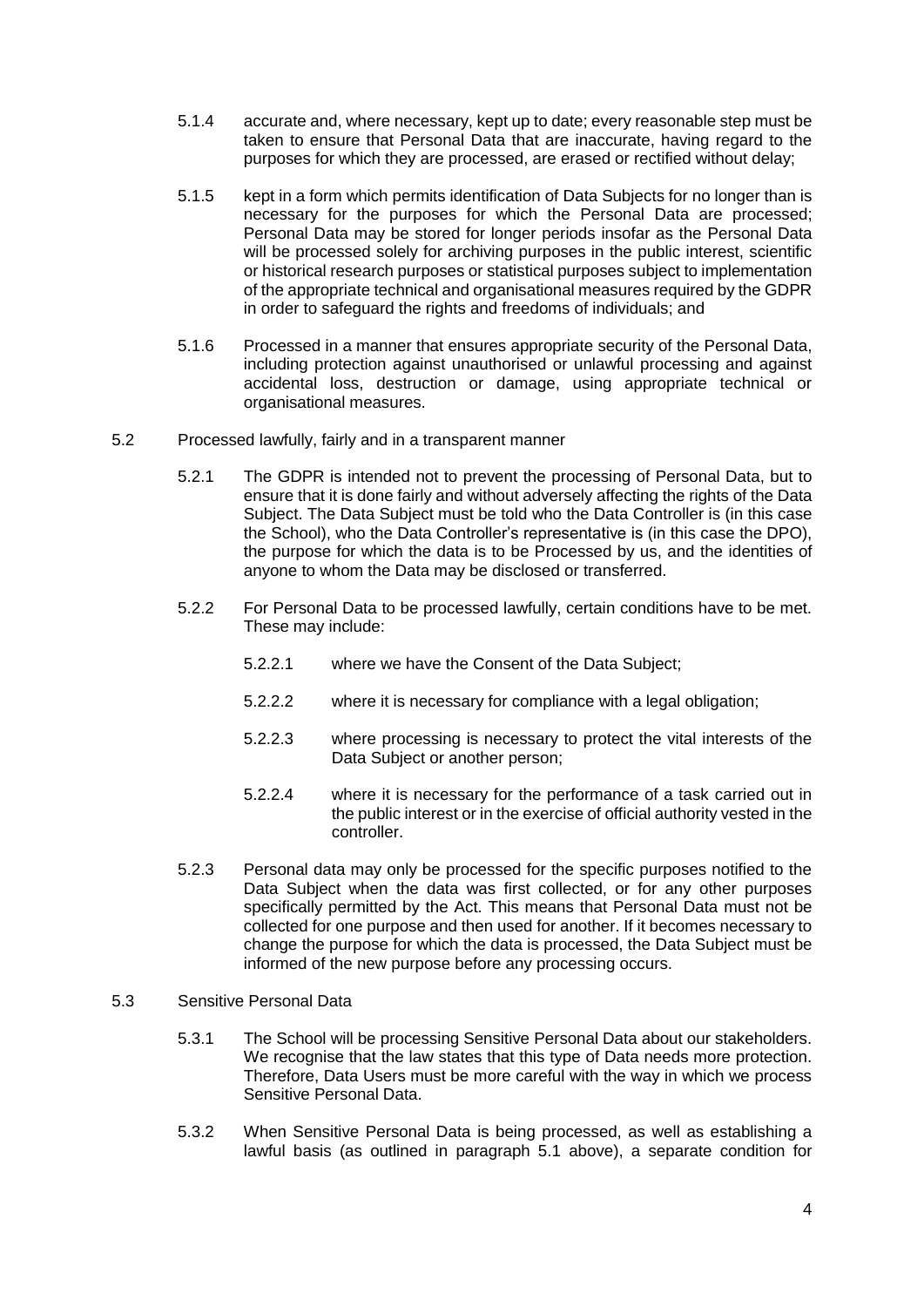processing it must be met. In most cases the relevant conditions are likely to be that:

- 5.3.2.1 the Data Subject's explicit consent to the processing of such data has been obtained
- 5.3.2.2 processing is necessary for reasons of substantial public interest, on the basis of Union or Member State law which shall be proportionate to the aim pursued, where we respect the essence of the right to data protection and provide for suitable and specific measures to safeguard the fundamental rights and the interests of the Data Subject;
- 5.3.2.3 processing is necessary to protect the vital interests of the Data Subject or of another natural person where the Data Subject is physically or legally incapable of giving consent;
- 5.3.2.4 processing is necessary for the purposes of carrying out the obligations and exercising specific rights of the Data Controller or of the Data Subject in the field of employment law in so far as it is authorised by Union or Member State law or a collective agreement pursuant to Member State law providing for appropriate safeguards for the fundamental rights and the interests of the Data Subject.
- 5.3.3 The School recognises that in addition to Sensitive Personal Data, we are also likely to Process information about our stakeholders which is confidential in nature, for example, information about family circumstances, child protection or safeguarding issues. Appropriate safeguards must be implemented for such information, even if it does not meet the legal definition of Sensitive Personal Data.
- 5.4 Criminal convictions and offences
	- 5.4.1 There are separate safeguards in the GDPR for Personal Data relating to criminal convictions and offences.
	- 5.4.2 It is likely that the School will Process Data about criminal convictions or offences. This may be as a result of pre-vetting checks we are required to undertake on staff and governors or due to information which we may acquire during the course of their employment or appointment.
	- 5.4.3 In addition, from time to time we may acquire information about criminal convictions or offences involving pupils or Parents. This information is not routinely collected and is only likely to be processed by the School in specific circumstances, for example, if a child protection issue arises or if a parent / carer is involved in a criminal matter.
	- 5.4.4 Where appropriate, such information may be shared with external agencies such as the child protection team at the Local Authority, the Local Authority Designated Officer and / or the Police. Such information will only be processed to the extent that it is lawful to do so and appropriate measures will be taken to keep the data secure.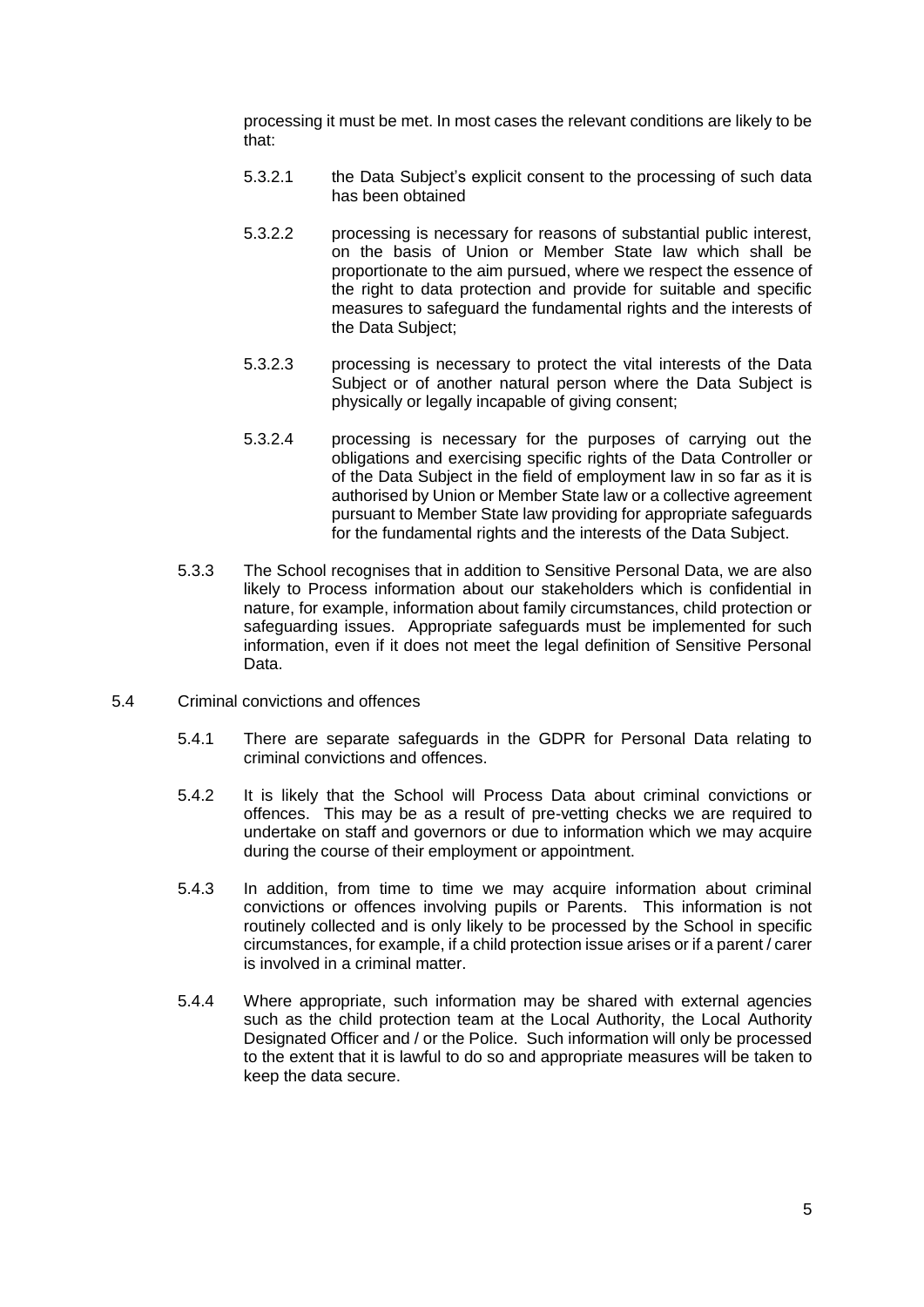#### 5.5 Transparency

- 5.5.1 One of the key requirements of the GDPR relates to transparency. This means that the School must keep Data Subjects informed about how their Personal Data will be processed when it is collected.
- 5.5.2 One of the ways we provide this information to individuals is through a privacy notice which sets out important information what we do with their Personal Data. The School has developed privacy notices for the following categories of people:
	- 5.5.2.1 Pupils
	- 5.5.2.2 Parents
	- 5.5.2.3 Staff
	- 5.5.2.4 Governors
- 5.5.3 The School wishes to adopt a layered approach to keeping people informed about how we process their Personal Data. This means that the privacy notice is just one of the tools we will use to communicate this information. Employees are expected to use other appropriate and proportionate methods to tell individuals how their Personal Data is being processed if Personal Data is being processed in a way that is not envisaged by our privacy notices and / or at the point when individuals are asked to provide their Personal Data, for example, where Personal Data is collected about visitors to School premises or if we ask people to complete forms requiring them to provide their Personal Data.
- 5.5.4 We will ensure that privacy notices are concise, transparent, intelligible and easily accessible; written in clear and plain language, particularly if addressed to a child; and free of charge.

### 5.6 Consent

- 5.6.1 The School must only process Personal Data on the basis of one or more of the lawful bases set out in the GDPR, which include Consent. Consent is not the only lawful basis and there are likely to be many circumstances when we process Personal Data and our justification for doing so is based on a lawful basis other than Consent.
- 5.6.2 A Data Subject consents to Processing of their Personal Data if they indicate agreement clearly either by a statement or positive action to the Processing. Consent requires affirmative action so silence, pre-ticked boxes or inactivity are unlikely to be sufficient. If Consent is given in a document which deals with other matters, then the Consent must be kept separate from those other matters.
- 5.6.3 In the event that we are relying on Consent as a basis for Processing Personal Data about pupils, if a pupil is aged under 13, we will need to obtain Consent from the Parent(s). Consent is likely to be required if, for example, the School wishes to use a photo of a pupil on its website or on social media. Consent is also required is also required before any pupils are signed up to online learning platforms. Such Consent must be from the Parent is the pupil is aged under 13.
- 5.6.4 Data Subjects must be easily able to withdraw Consent to Processing at any time and withdrawal must be promptly honoured. Consent may need to be refreshed if we intend to Process Personal Data for a different and incompatible purpose which was not disclosed when the Data Subject first consented.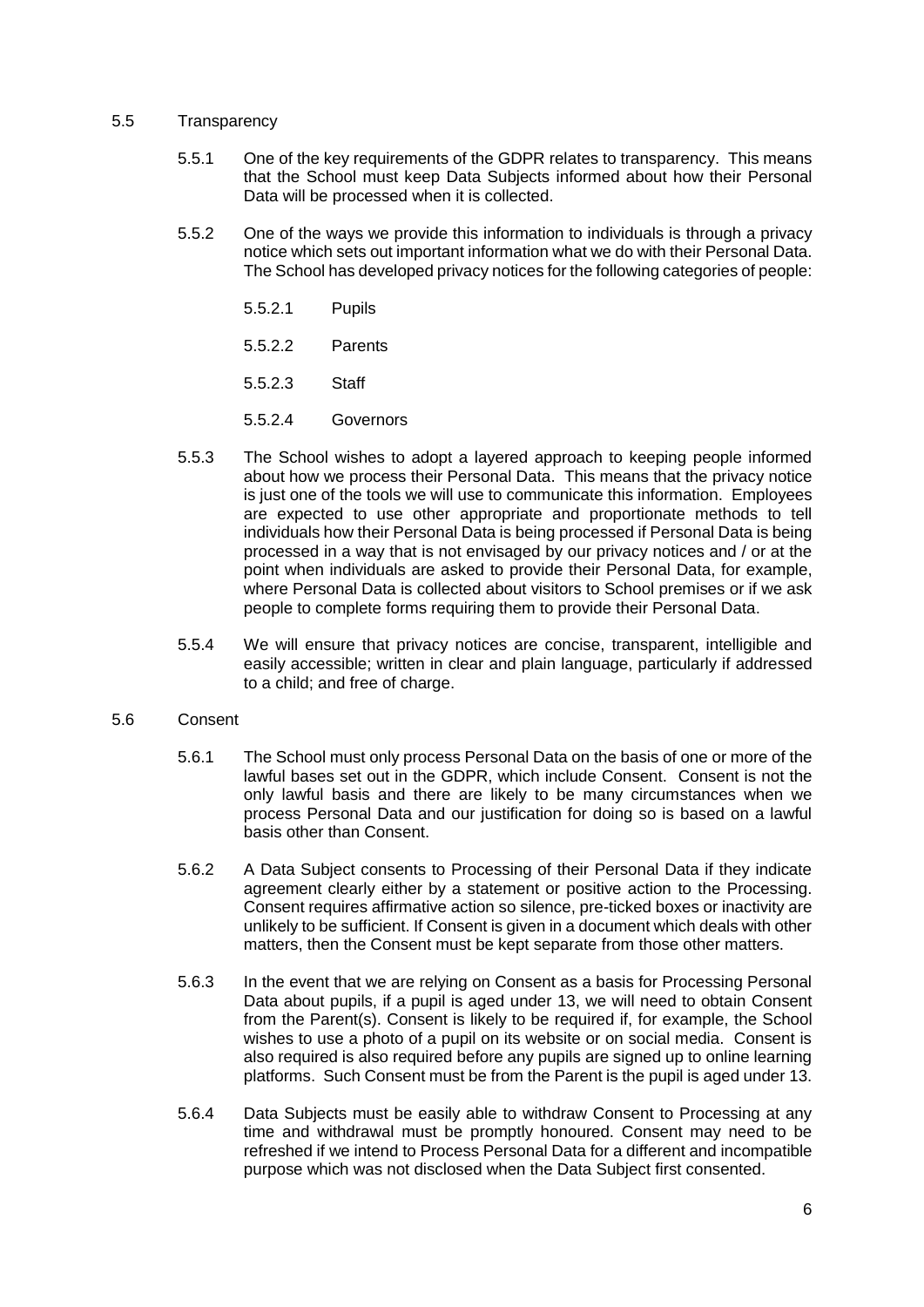- 5.6.5 Unless we can rely on another legal basis of Processing, Explicit Consent is usually required for Processing Sensitive Personal Data. Often we will be relying on another legal basis (and not require Explicit Consent) to Process most types of Sensitive Data.
- 5.6.6 Evidence and records of Consent must be maintained so that the School can demonstrate compliance with Consent requirements.

## **6. Specified, explicit and legitimate purposes**

- 6.1 Personal data should only be collected to the extent that it is required for the specific purpose notified to the Data Subject, for example, in the Privacy Notice or at the point of collecting the Personal Data. Any data which is not necessary for that purpose should not be collected in the first place.
- 6.2 The School will be clear with Data Subjects about why their Personal Data is being collected and how it will be processed. We cannot use Personal Data for new, different or incompatible purposes from that disclosed when it was first obtained unless we have informed the Data Subject of the new purposes and they have consented where necessary.

## **7. Adequate, relevant and limited to what is necessary**

- 7.1 The School will ensure that the Personal Data collected is adequate to enable us to perform our functions and that the information is relevant and limited to what is necessary.
- 7.2 In order to ensure compliance with this principle, the School will check records at appropriate intervals for missing, irrelevant or seemingly excessive information and may contact Data Subjects to verify certain items of data.
- 7.3 Employees must also give due consideration to any forms stakeholders are asked to complete and consider whether the all the information is required. We may only collect Personal Data that is needed to operate as a school functions and we should not collect excessive data. We should ensure that any Personal Data collected is adequate and relevant for the intended purposes.
- 7.4 The School will implement measures to ensure that Personal Data is processed on a 'Need to Know' basis. This means that the only members of staff or governors who need to know Personal Data about a Data Subject will be given access to it and no more information than is necessary for the relevant purpose will be shared. In practice, this means that the School may adopt a layered approach in some circumstances, for example, members of staff or governors may be given access to basic information about a pupil or employee if they need to know it for a particular purpose but other information about a Data Subject may be restricted to certain members of staff who need to know it, for example, where the information is Sensitive Personal Data, relates to criminal convictions or offences or is confidential in nature (for example, child protection or safeguarding records).
- 7.5 When Personal Data is no longer needed for specified purposes, it must be deleted or anonymised in accordance with the School's data retention guidelines.

### **8. Accurate and, where necessary, kept up to date**

8.1 Personal data must be accurate and kept up to date. Information which is incorrect or misleading is not accurate and steps should therefore be taken to check the accuracy of any Personal Data at the point of collection and at regular intervals afterwards. Inaccurate or out-of-date data should be destroyed.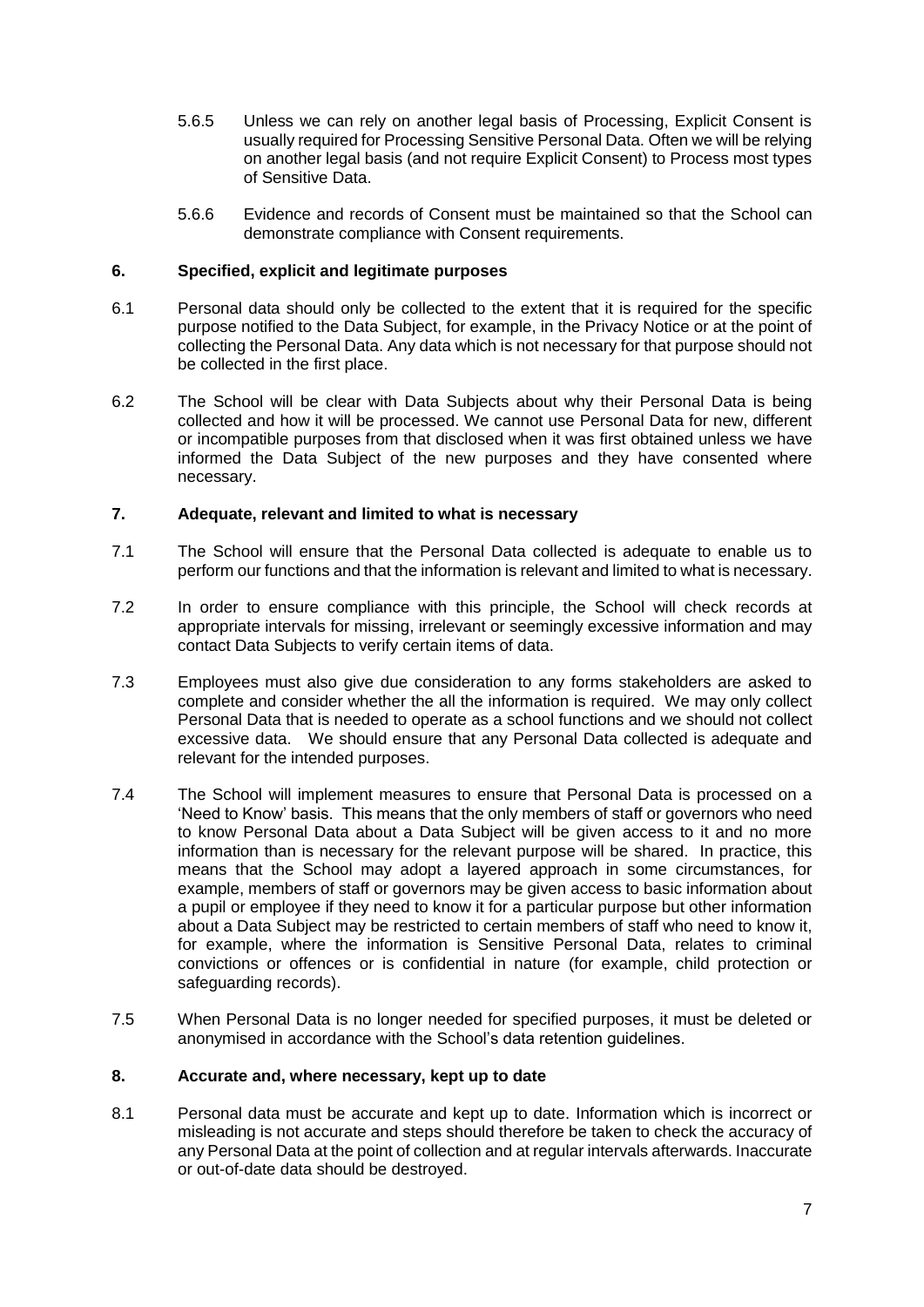- 8.2 If a Data Subject informs the School of a change of circumstances their records will be updated as soon as is practicable.
- 8.3 Where a Data Subject challenges the accuracy of their data, the School will immediately mark the record as potentially inaccurate, or 'challenged'. In the case of any dispute, we shall try to resolve the issue informally, but if this proves impossible, disputes will be referred to the Data Protection for their judgement. If the problem cannot be resolved at this stage, the Data Subject should refer their complaint to the Information Commissioner's Office. Until resolved the 'challenged' marker will remain and all disclosures of the affected information will contain both versions of the information.
- 8.4 Notwithstanding paragraph 8.3, a Data Subject continues to have rights under the GDPR and may refer a complaint to the Information Commissioner's Office regardless of whether the procedure set out in paragraph 8.3 has been followed.

#### **9. Data to be kept for no longer than is necessary for the purposes for which the Personal Data are processed**

- 9.1 Personal data should not be kept longer than is necessary for the purpose for which it is held. This means that data should be destroyed or erased from our systems when it is no longer required.
- 9.2 It is the duty of the DPO, after taking appropriate guidance for legal considerations, to ensure that obsolete data are properly erased. The School has a retention schedule for all data.

#### **10. Data to be processed in a manner that ensures appropriate security of the Personal Data**

- 10.1 The School has taken steps to ensure that appropriate security measures are taken against unlawful or unauthorised processing of Personal Data, and against the accidental loss of, or damage to, Personal Data. Data Subjects may apply to the courts for compensation if they have suffered damage from such a loss.
- 10.2 The GDPR requires us to put in place procedures and technologies to maintain the security of all Personal Data from the point of collection to the point of destruction.
- 10.3 We will develop, implement and maintain safeguards appropriate to our size, scope, our available resources, the amount of Personal Data that we own or maintain on behalf of others and identified risks (including use of encryption and Pseudonymisation where applicable). We will regularly evaluate and test the effectiveness of those safeguards to ensure security of our Processing of Personal Data.
- 10.4 Data Users are responsible for protecting the Personal Data we hold. Data Users must implement reasonable and appropriate security measures against unlawful or unauthorised Processing of Personal Data and against the accidental loss of, or damage to, Personal Data. Data Users must exercise particular care in protecting Sensitive Personal Data from loss and unauthorised access, use or disclosure.
- 10.5 Data Users must follow all procedures and technologies we put in place to maintain the security of all Personal Data from the point of collection to the point of destruction. Data Users must comply with all applicable aspects of our Data Security Policy and not attempt to circumvent the administrative, physical and technical safeguards we implement and maintain in accordance with the GDPR and relevant standards to protect Personal Data.
- 10.6 Maintaining data security means guaranteeing the confidentiality, integrity and availability of the Personal Data, defined as follows: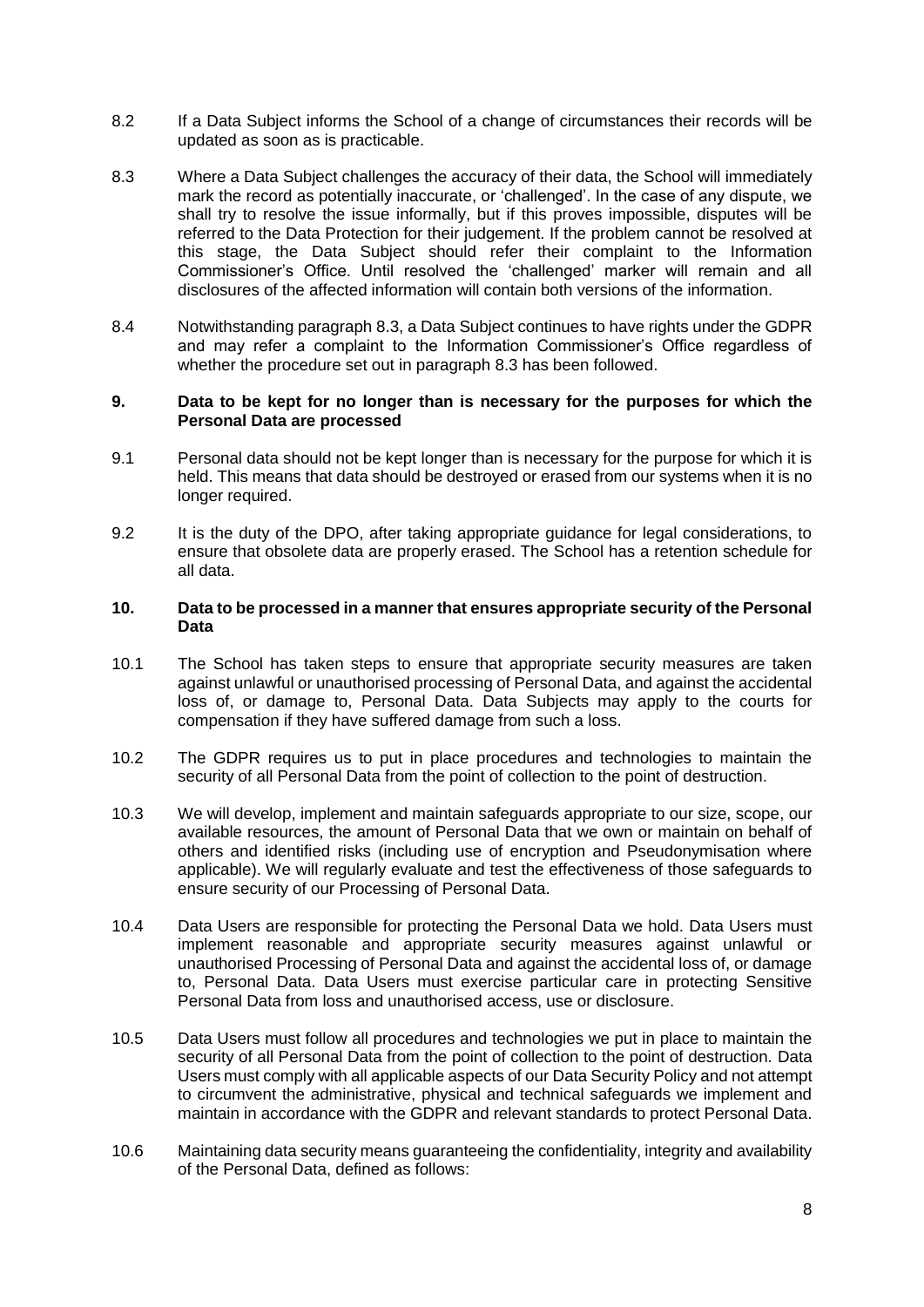- 10.6.1 **Confidentiality** means that only people who are authorised to use the data can access it.
- 10.6.2 **Integrity** means that Personal Data should be accurate and suitable for the purpose for which it is processed.
- 10.6.3 **Availability** means that authorised users should be able to access the data if they need it for authorised purposes.
- 10.7 It is the responsibility of all members of staff and governors to work together to ensure that the Personal Data we hold is kept secure. We rely on our colleagues to identify and report any practices that do not meet these standards so that we can take steps to address any weaknesses in our systems. Anyone who has any comments or concerns about security should notify the Headteacher or the DPO.
- 10.8 Please see our Data Security Policy for details for the arrangements in place to keep Personal Data secure
- 10.9 Governors
	- 10.9.1 Governors are likely to process Personal Data when they are performing their duties, for example, if they are dealing with employee issues, pupil exclusions or parent complaints. Governors should be trained on the School's data protection processes as part of their induction and should be informed about their responsibilities to keep Personal Data secure. This includes:
		- 10.9.1.1 Ensure that Personal Data which comes into their possession as a result of their School duties is kept secure from third parties, including family members and friends;
		- 10.9.1.2 Ensure they are provided with a copy of the School's Data Security Policy.
		- 10.9.1.3 Using a School email account for any School-related communications;
		- 10.9.1.4 Ensuring that any School-related communications or information stored or saved on an electronic device or computer is password protected;
		- 10.9.1.5 Taking appropriate measures to keep Personal Data secure, which includes ensuring that hard copy documents are securely locked away so that they cannot be access by third parties.
	- 10.9.2 Governors will be asked to read and sign an Acceptable Use Agreement.

#### **11. Processing in line with Data Subjects' rights**

- 11.1 Data Subjects have rights when it comes to how we handle their Personal Data. These include rights to:
	- 11.1.1 withdraw Consent to Processing at any time;
	- 11.1.2 receive certain information about the Data Controller's Processing activities;
	- 11.1.3 request access to their Personal Data that we hold;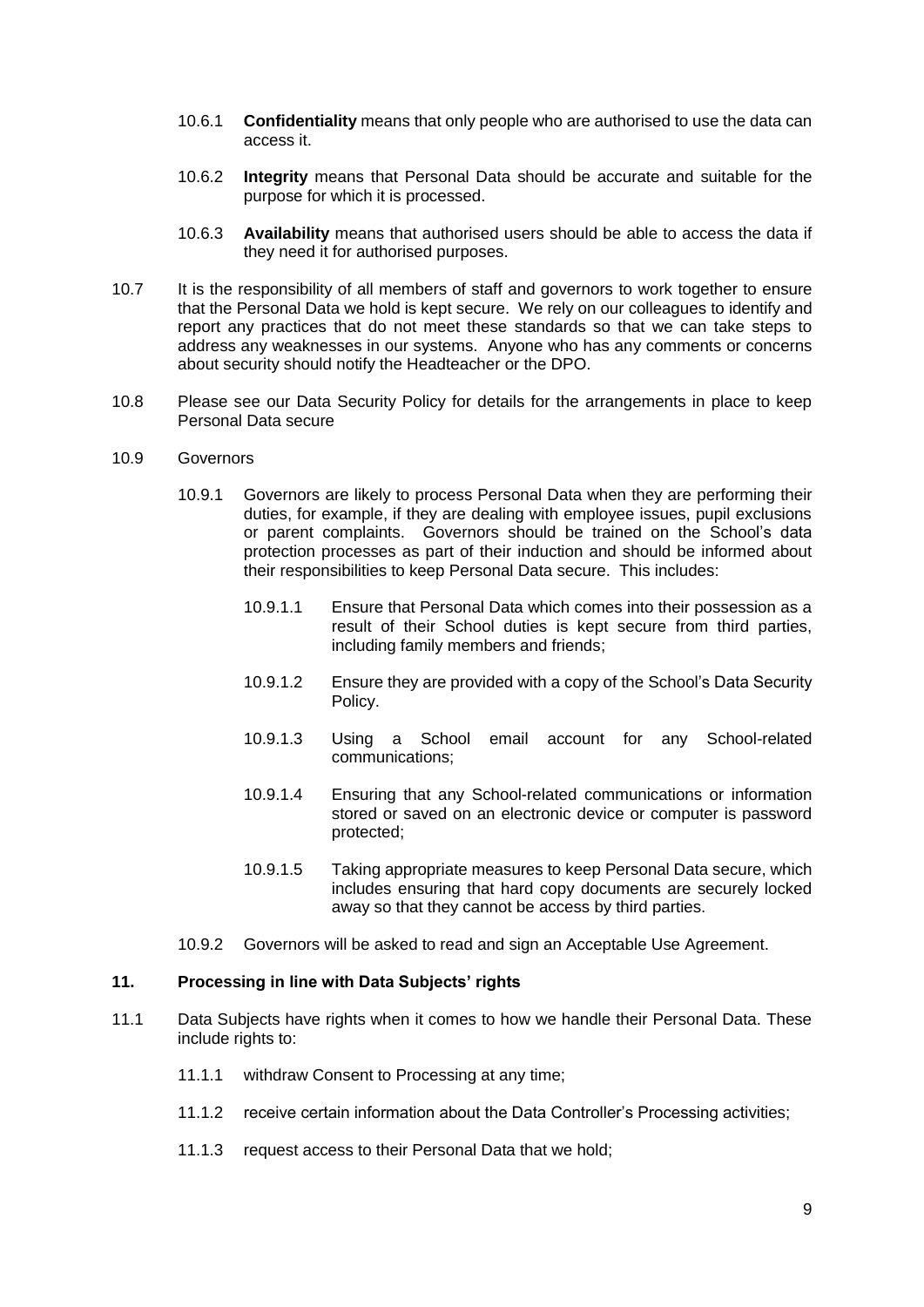- 11.1.4 prevent our use of their Personal Data for direct marketing purposes;
- 11.1.5 ask us to erase Personal Data if it is no longer necessary in relation to the purposes for which it was collected or Processed or to rectify inaccurate data or to complete incomplete data;
- 11.1.6 restrict Processing in specific circumstances;
- 11.1.7 challenge Processing which has been justified on the basis of our legitimate interests or in the public interest;
- 11.1.8 request a copy of an agreement under which Personal Data is transferred outside of the EEA;
- 11.1.9 object to decisions based solely on Automated Processing, including profiling (Automated Decision Making);
- 11.1.10 prevent Processing that is likely to cause damage or distress to the Data Subject or anyone else;
- 11.1.11 be notified of a Personal Data Breach which is likely to result in high risk to their rights and freedoms;
- 11.1.12 make a complaint to the supervisory authority (the ICO); and
- 11.1.13 in limited circumstances, receive or ask for their Personal Data to be transferred to a third party in a structured, commonly used and machine readable format.
- 11.2 We are required to verify the identity of an individual requesting data under any of the rights listed above. Members of staff should not allow third parties to persuade them into disclosing Personal Data without proper authorisation.

#### **12. Dealing with subject access requests**

- 12.1 The GDPR extends to all Data Subjects a right of access to their own Personal Data. A formal request from a Data Subject for information that we hold about them must be made in writing. The School can invite a Data Subject to complete a form but we may not insist that they do so.
- 12.2 It is important that all members of staff are able to recognise that a written request made by a person for their own information is likely to be a valid Subject Access Request, even if the Data Subject does not specifically use this phrase in their request or refer to the GDPR. In some cases, a Data Subject may mistakenly refer to the "Freedom of Information Act" but this should not prevent the School from responding to the request as being made under the GDPR, if appropriate. Some requests may contain a combination of a Subject Access Request for Personal Data under the GDPR and a request for information under the Freedom of Information Act 2000 ("FOIA"). The Education (Pupil Information) (England) Regulations 2005 can also be stated as a valid reason for a request for information. Requests for information under the FOIA must be dealt with promptly and in any event within 20 school days.
- 12.3 Any member of staff who receives a written request of this nature must immediately forward it to the DPO as the statutory time limit for responding is **one calendar month**. Under the Data Protection Act 1998 (DPA 1998), Data Controllers previously had 40 calendar days to respond to a request.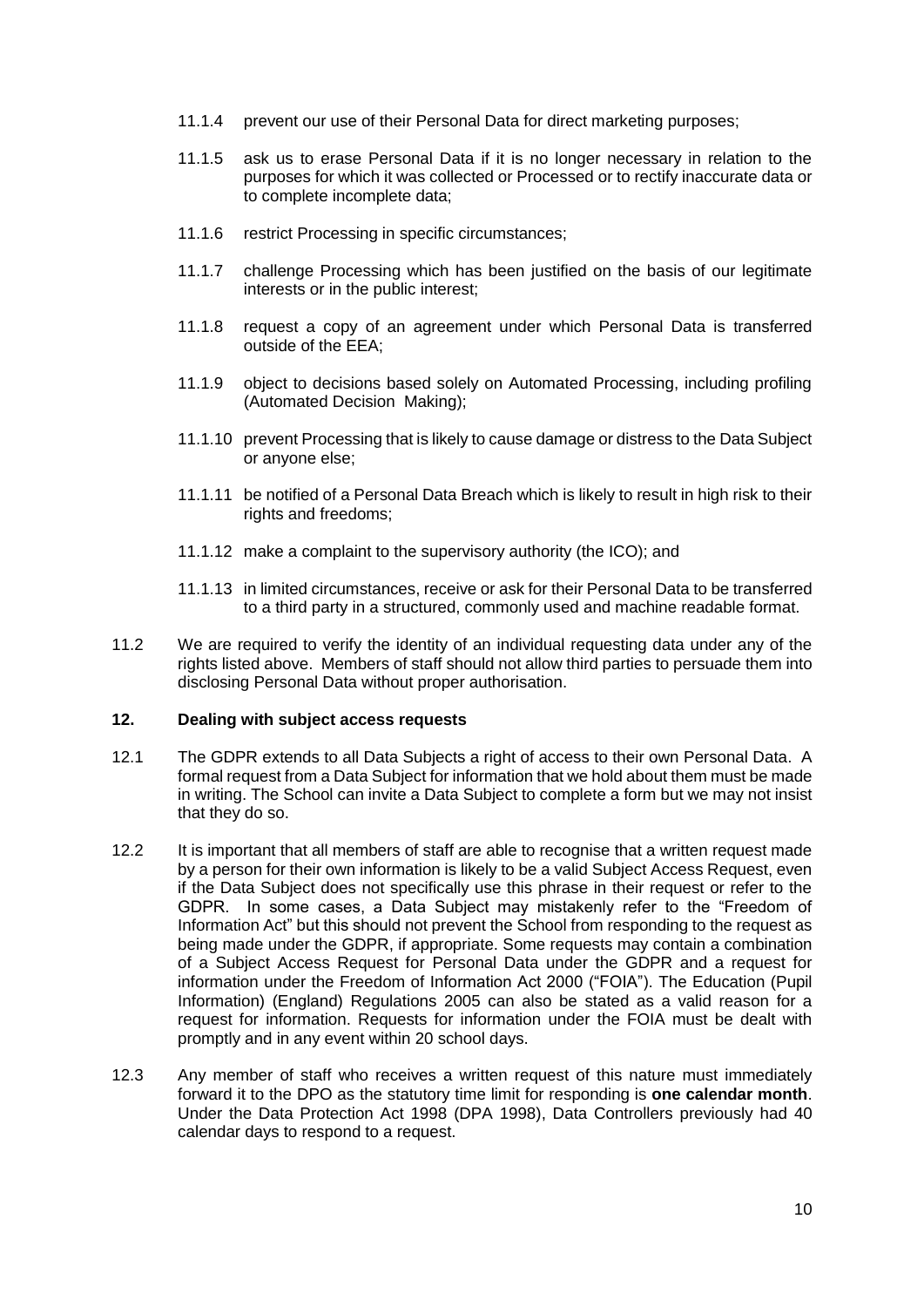- 12.4 As the time for responding to a request does not stop during the periods when the School is closed for the holidays, we will attempt to mitigate any impact this may have on the rights of data subjects to request access to their data by ensuring the DPO is contactable during holiday periods.
- 12.5 A fee may no longer be charged to the individual for provision of this information (previously a fee of £10 could be charged under the DPA 1998).
- 12.6 The School may ask the Data Subject for reasonable identification so that they can satisfy themselves about the person's identity before disclosing the information.
- 12.7 In order to ensure that people receive only information about themselves it is essential that a formal system of requests is in place.
- 12.8 Requests from pupils who are considered mature enough to understand their rights under the GDPR will be processed as a subject access request as outlined below and the data will be given directly to the pupil (subject to any exemptions that apply under the GDPR or other legislation). As the age when a young person is deemed to be able to give Consent for online services is 13, we will use this age as a guide for when pupils may be considered mature enough to exercise their own subject access rights. In every case it will be for the School, as Data Controller, to assess whether the child is capable of understanding their rights under the GDPR and the implications of their actions, and so decide whether the Parent needs to make the request on the child's behalf. A Parent would normally be expected to make a request on a child's behalf if the child is younger than 13 years of age.
- 12.9 Requests from pupils who do not appear to understand the nature of the request will be referred to their Parents or carers.
- 12.10 Requests from Parents in respect of their own child will be processed as requests made on behalf of the Data Subject (the child) where the pupil is aged under 13 (subject to any exemptions that apply under the Act or other legislation). If the Parent makes a request for their child's Personal Data and the child is aged 13 or older and / or the School considers the child to be mature enough to understand their rights under the GDPR, the School shall ask the pupil for their Consent to disclosure of the Personal Data if there is no other lawful basis for sharing the Personal Data with the Parent (subject to any enactment or guidance which permits the School to disclose the Personal Data to a Parent without the child's Consent). If Consent is not given to disclosure, the School shall not disclose the Personal Data if to do so would breach any of the data protection principles.
- 12.11 It should be noted that the Education (Pupil Information) (England) Regulations 2005 (the "Regulations") applies to maintained schools so the rights available to parents in those Regulations to access their child's educational records apply to the School. This means that following receipt of a request from a parent for a copy of their child's educational records, the School must provide a copy within 15 school days, subject to any exemptions or court orders which may apply. The School may charge a fee for providing a copy of the educational record, depending on the number of pages as set out in the Regulations. This is a separate statutory right that parents of children who attend maintained schools have so such requests should not be treated as a subject access request.
- 12.12 Following receipt of a subject access request, and provided that there is sufficient information to process the request, an entry should be made in the School's Subject Access log book, showing the date of receipt, the Data Subject's name, the name and address of requester (if different), the type of data required (e.g. Student Record, Personnel Record), and the planned date for supplying the information (not more than one calendar month from the request date). Should more information be required to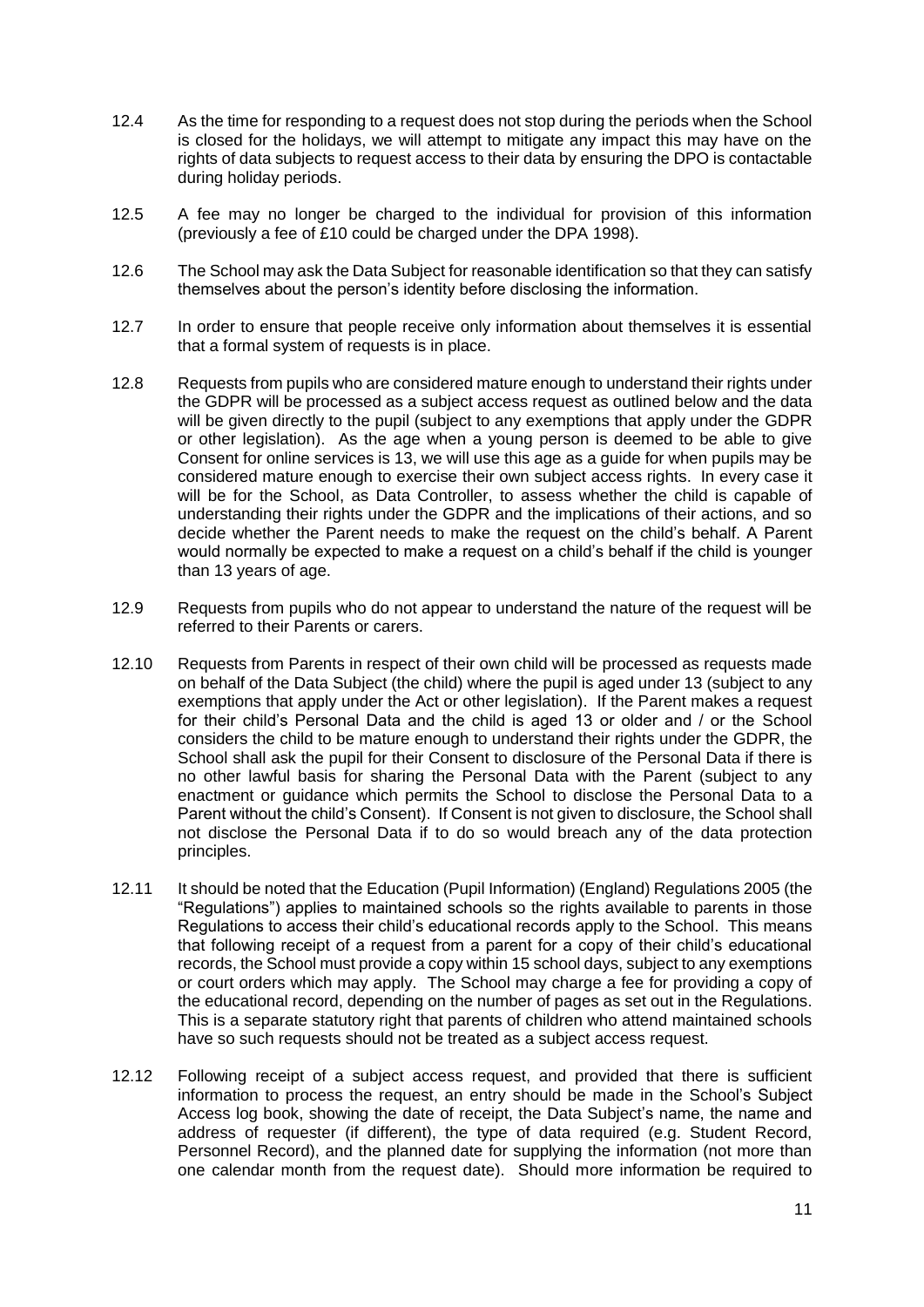establish either the identity of the Data Subject (or agent) or the type of data requested, the date of entry in the log will be date on which sufficient information has been provided.

- 12.13 Where requests are "manifestly unfounded or excessive", in particular because they are repetitive, the School can:
	- 12.13.1 charge a reasonable fee taking into account the administrative costs of providing the information; or
	- 12.13.2 refuse to respond.
- 12.14 Where we refuse to respond to a request, the response must explain why to the individual, informing them of their right to complain to the supervisory authority and to a judicial remedy without undue delay and at the latest within one month. Members of staff should refer to any guidance issued by the ICO on Subject Access Requests and consult the DPO before refusing a request.
- 12.15 Certain information may be exempt from disclosure so members of staff will need to consider what exemptions (if any) apply and decide whether you can rely on them. For example, information about third parties may be exempt from disclosure. In practice, this means that you may be entitled to withhold some documents entirely or you may need to redact parts of them. Care should be taken to ensure that documents are redacted properly. Please seek further advice or support from the DPO if you are unsure which exemptions apply.
- 12.16 In the context of a School a subject access request is normally part of a broader complaint or concern from a Parent or may be connected to a disciplinary or grievance for an employee. Members of staff should therefore ensure that the broader context is taken into account when responding to a request and seek advice if required on managing the broader issue and the response to the request.

#### **13. Providing information over the telephone**

- 13.1 Any member of staff dealing with telephone enquiries should be careful about disclosing any Personal Data held by the School whilst also applying common sense to the particular circumstances. In particular they should:
	- 13.1.1 Check the caller's identity to make sure that information is only given to a person who is entitled to it.
	- 13.1.2 Suggest that the caller put their request in writing if they are not sure about the caller's identity and where their identity cannot be checked.
	- 13.1.3 Refer to their line manager or the DPO for assistance in difficult situations. Noone should feel pressurised into disclosing personal information.

#### **14. Walkie Talkies**

14.1 As with the use of telephones any member of staff using a walkie talkie must take care not to disclose any personal data whilst also applying common sense to the particular circumstances.

#### **15. Authorised disclosures**

15.1 The School will only disclose data about individuals if one of the lawful bases apply.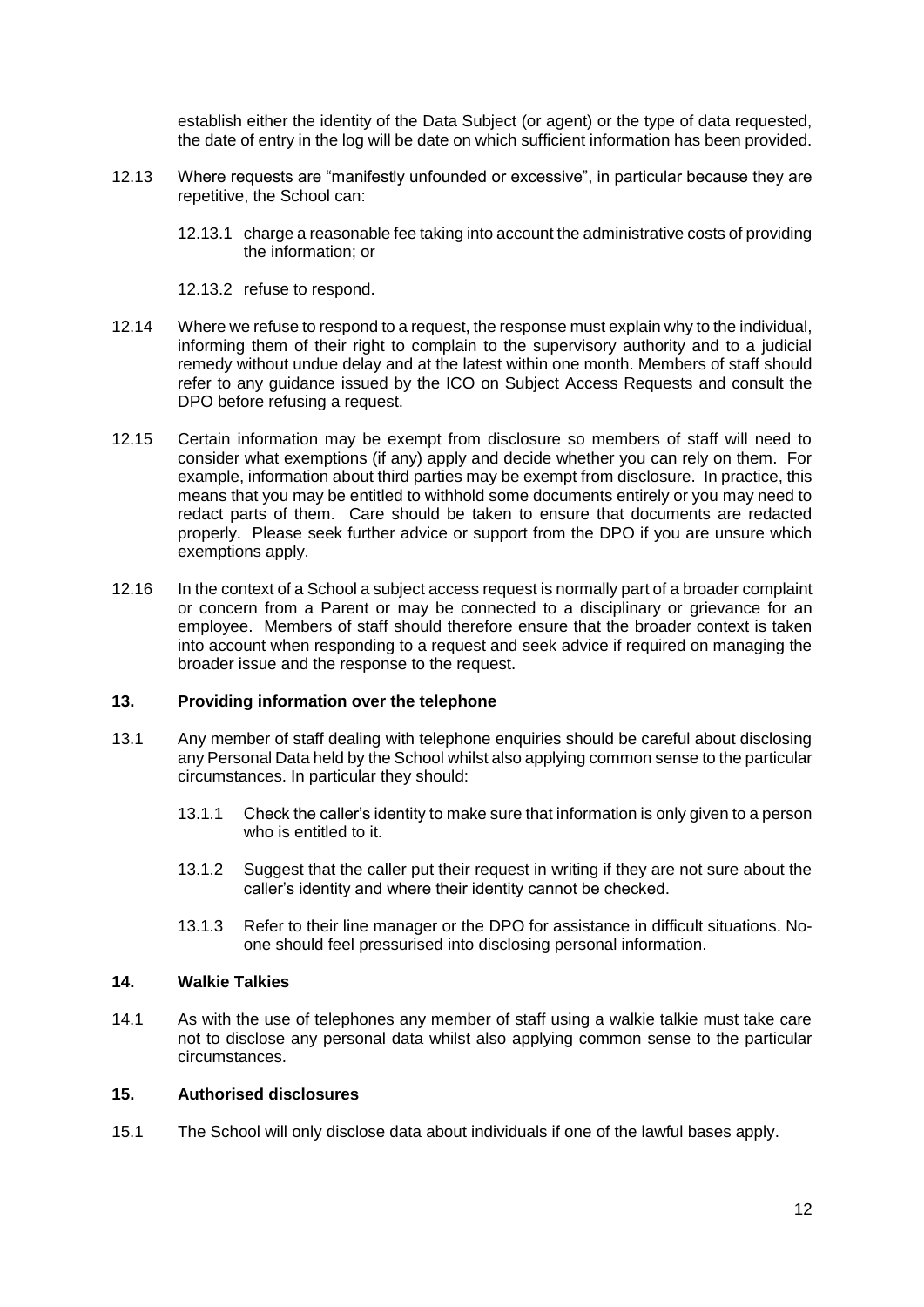- 15.2 Only authorised and trained staff are allowed to make external disclosures of Personal Data. The School will regularly share Personal Data with third parties where it is lawful and appropriate to do so including, but not limited to, the following:
	- 15.2.1 Local Authorities
	- 15.2.2 the Department for Education
	- 15.2.3 the Disclosure and Barring Service
	- 15.2.4 the Teaching Regulation Agency
	- 15.2.5 the Teachers' Pension Service
	- 15.2.6 the Local Government Pension Scheme which is administered by Bucks CC
	- 15.2.7 our external HR provider, Bucks CC
	- 15.2.8 our external payroll provider, Bucks CC
	- 15.2.9 Our external IT Provider
	- 15.2.10 HMRC
	- 15.2.11 the Police or other law enforcement agencies
	- 15.2.12 our legal advisors and other consultants
	- 15.2.13 insurance providers
	- 15.2.14 occupational health advisors
	- 15.2.15 National assessment agencies, NCA
	- 15.2.16 the Joint Council for Qualifications;
	- 15.2.17 NHS health professionals including educational psychologists and school nurses;
	- 15.2.18 Bucks CC attendance team;
	- 15.2.19 Courts, if ordered to do so;
	- 15.2.20 Prevent teams in accordance with the Prevent Duty on schools;
	- 15.2.21 other schools, for example, if we are negotiating a managed move and we have Consent to share information in these circumstances;
	- 15.2.22 confidential waste collection companies;
- 15.3 Some of the organisations we share Personal Data with may also be Data Controllers in their own right in which case we will be jointly controllers of Personal Data and may be jointly liable in the event of any data breaches.
- 15.4 Data Sharing Agreements should be completed when setting up 'on-going' or 'routine' information sharing arrangements with third parties who are Data Controllers in their own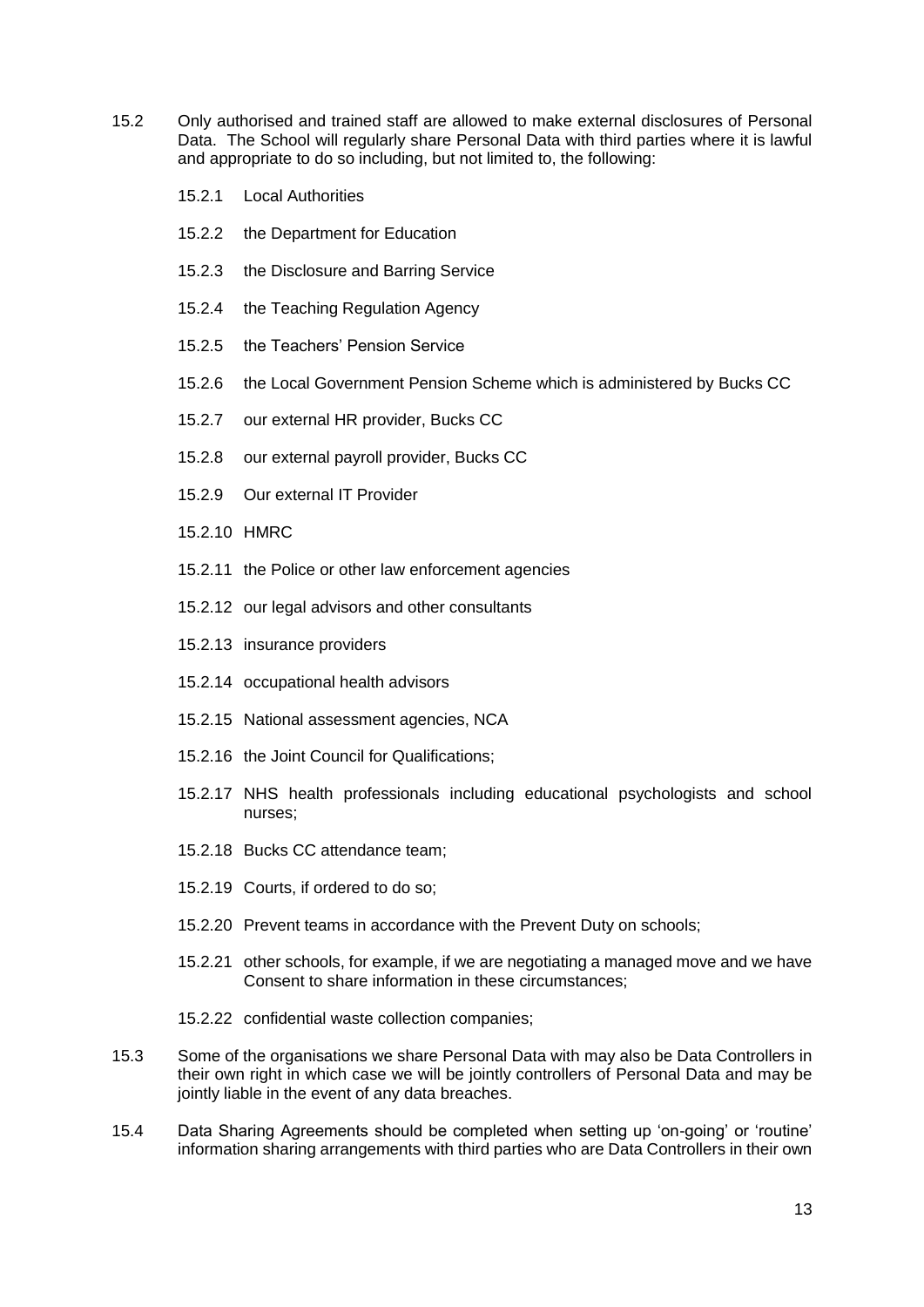right. However, they are not needed when information is shared in one-off circumstances but a record of the decision and the reasons for sharing information should be kept.

- 15.5 All Data Sharing Agreements must be signed off by the Data Protection Officer who will keep a register of all Data Sharing Agreements.
- 15.6 The GDPR requires Data Controllers to have a written contract in place with Data Processors which must include specific clauses relating to the way in which the data is Processed ("GDPR clauses"). A summary of the GDPR requirements for contracts with Data Processors is set out in Appendix 1. It will be the responsibility of the School to ensure that the GDPR clauses have been added to the contract with the Data Processor. Personal data may only be transferred to a third-party Data Processor if they agree to put in place adequate technical, organisational and security measures themselves.
- 15.7 In some cases Data Processors may attempt to include additional wording when negotiating contracts which attempts to allocate some of the risk relating to compliance with the GDPR, including responsibility for any Personal Data Breaches, onto the School. In these circumstances, the member of staff dealing with the contract should contact the DPO for further advice before agreeing to include such wording in the contract.

#### **16. Reporting a Personal Data Breach**

- 16.1 The GDPR requires Data Controllers to notify any Personal Data Breach to the ICO and, in certain instances, the Data Subject.
- 16.2 A notifiable Personal Data Breach must be reported to the ICO without undue delay and where feasible within 72 hours, unless the data breach is unlikely to result in a risk to the individuals.
- 16.3 If the breach is likely to result in high risk to affected Data Subjects, the GDPR, requires organisations to inform them without undue delay.
- 16.4 It is the responsibility of the DPO, or the nominated deputy, to decide whether to report a Personal Data Breach to the ICO.
- 16.5 We have put in place procedures to deal with any suspected Personal Data Breach and will notify Data Subjects or any applicable regulator where we are legally required to do so.
- 16.6 As the School is closed or has limited staff available during school holidays, there will be times when our ability to respond to a Personal Data Breach promptly and within the relevant timescales will be affected. We will consider any proportionate measures that we can implement to mitigate the impact this may have on Data Subjects when we develop our Security Incident Response Plan.
- 16.7 If a member of staff or governor knows or suspects that a Personal Data Breach has occurred, our Security Incident Response Plan must be followed. In particular, the DPO or such other person identified in our Security Incident Response Plan must be notified immediately. You should preserve all evidence relating to the potential Personal Data Breach.

#### **17. Accountability**

17.1 The School must implement appropriate technical and organisational measures in an effective manner, to ensure compliance with data protection principles. The School is responsible for, and must be able to demonstrate, compliance with the data protection principles.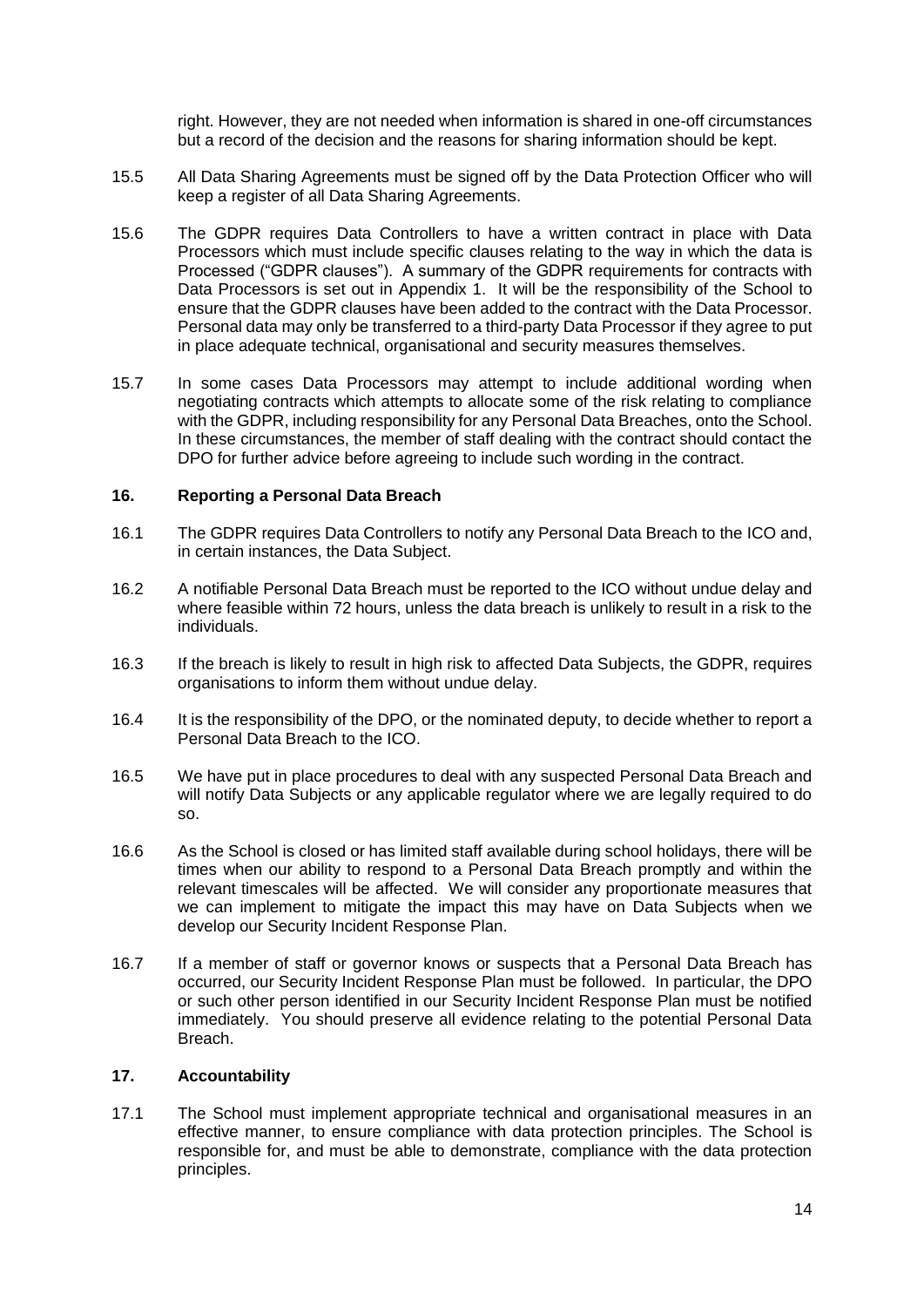- 17.2 The School must have adequate resources and controls in place to ensure and to document GDPR compliance including:
	- 17.2.1 appointing a suitably qualified DPO and an executive team accountable for data privacy;
	- 17.2.2 implementing Privacy by Design when Processing Personal Data and completing Data Protection Impact Assessments (DPIAs) where Processing presents a high risk to rights and freedoms of Data Subjects;
	- 17.2.3 integrating data protection into internal documents including this Data Protection Policy, related policies and Privacy Notices;
	- 17.2.4 regularly training employees and governors on the GDPR, this Data Protection Policy, related policies and data protection matters including, for example, Data Subject's rights, Consent, legal bases, DPIA and Personal Data Breaches. The School must maintain a record of training attendance by School personnel; and
	- 17.2.5 regularly testing the privacy measures implemented and conducting periodic reviews and audits to assess compliance, including using results of testing to demonstrate compliance improvement effort.

## **18. Record keeping**

- 18.1 The GDPR requires us to keep full and accurate records of all our Data Processing activities.
- 18.2 We must keep and maintain accurate records reflecting our Processing including records of Data Subjects' Consents and procedures for obtaining Consents.
- 18.3 These records should include, at a minimum, the name and contact details of the Data Controller and the DPO, clear descriptions of the Personal Data types, Data Subject types, Processing activities, Processing purposes, third-party recipients of the Personal Data, Personal Data storage locations, Personal Data transfers, the Personal Data's retention period and a description of the security measures in place. In order to create such records, data maps should be created which should include the detail set out above together with appropriate data flows.

### **19. Training and audit**

- 19.1 We are required to ensure all School personnel have undergone adequate training to enable us to comply with data privacy laws. We must also regularly test our systems and processes to assess compliance.
- 19.2 Members of staff must attend all mandatory data privacy related training.

### **20. Privacy By Design and Data Protection Impact Assessment (DPIA)**

- 20.1 We are required to implement Privacy by Design measures when Processing Personal Data by implementing appropriate technical and organisational measures (like Pseudonymisation) in an effective manner, to ensure compliance with data privacy principles.
- 20.2 This means that we must assess what Privacy by Design measures can be implemented on all programs/systems/processes that Process Personal Data by taking into account the following: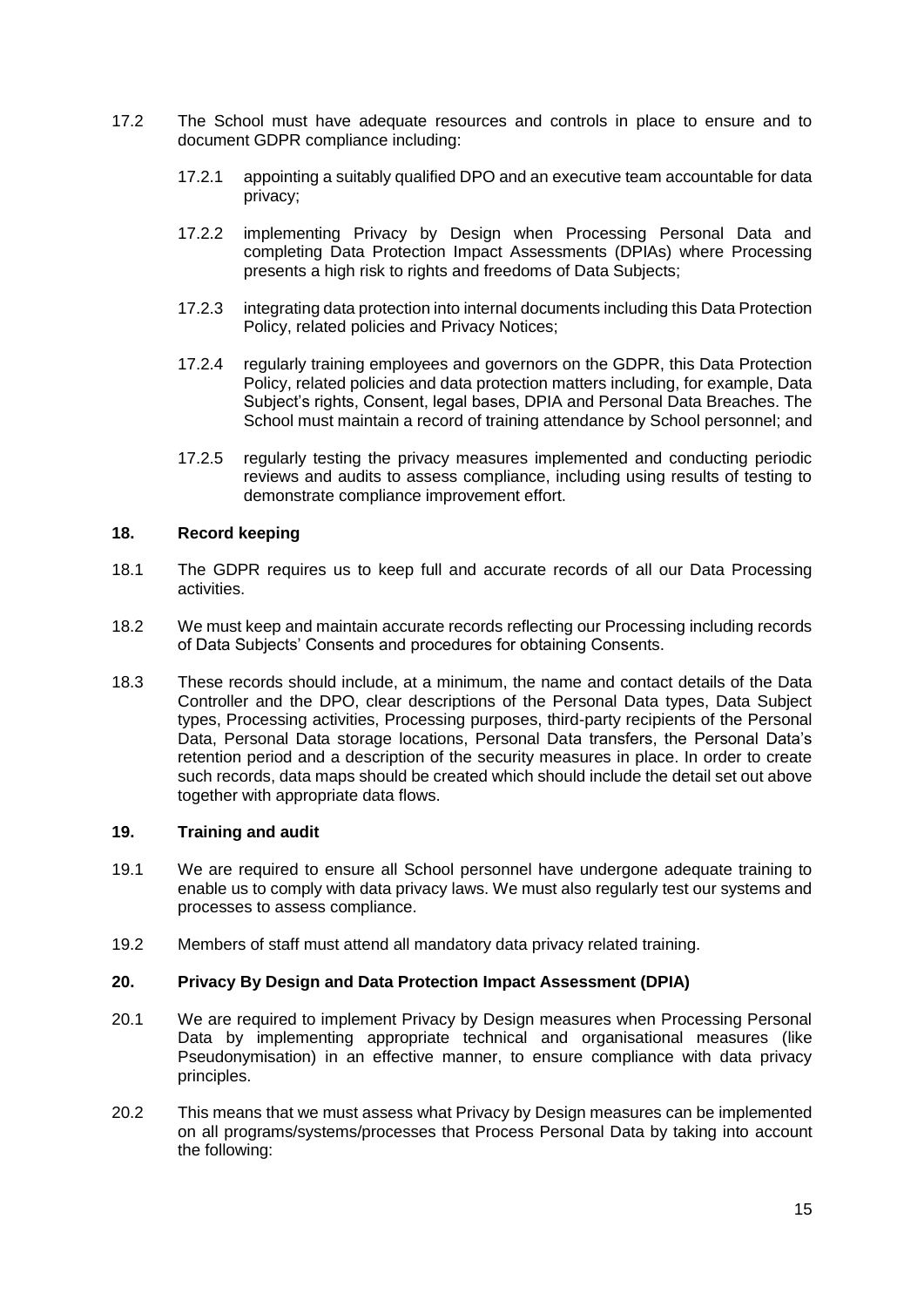- 20.2.1 the state of the art;
- 20.2.2 the cost of implementation;
- 20.2.3 the nature, scope, context and purposes of Processing; and
- 20.2.4 the risks of varying likelihood and severity for rights and freedoms of Data Subjects posed by the Processing.
- 20.3 We are also required to conduct DPIAs in respect to high risk Processing.
	- 20.3.1 The School should conduct a DPIA and discuss the findings with the DPO when implementing major system or business change programs involving the Processing of Personal Data including:
		- 20.3.1.1 use of new technologies (programs, systems or processes), or changing technologies (programs, systems or processes);
		- 20.3.1.2 Automated Processing including profiling and ADM;
		- 20.3.1.3 large scale Processing of Sensitive Data; and
		- 20.3.1.4 large scale, systematic monitoring of a publicly accessible area.
- 20.4 We will also undertake a DPIA as a matter of good practice to help us to assess and mitigate the risks to pupils. If our processing is likely to result in a high risk to the rights and freedom of children then a DPIA should be undertaken.
- 20.5 A DPIA must include:
	- 20.5.1 a description of the Processing, its purposes and the School's legitimate interests if appropriate;
	- 20.5.2 an assessment of the necessity and proportionality of the Processing in relation to its purpose;
	- 20.5.3 an assessment of the risk to individuals; and
	- 20.5.4 the risk mitigation measures in place and demonstration of compliance.

### **CCTV**

- **21.** The School uses CCTV in locations around the School site. This is to:
	- 21.1.1 protect the School buildings and their assets;
	- 21.1.2 support the Police in a bid to deter and detect crime;
	- 21.1.3 assist in identifying, apprehending and prosecuting offenders;
	- 21.1.4 protect members of the school community, public and private property; and
	- 21.1.5 assist in managing the School.
- 21.2 Please refer to the School's CCTV policy for more information.
- **22. Policy Review**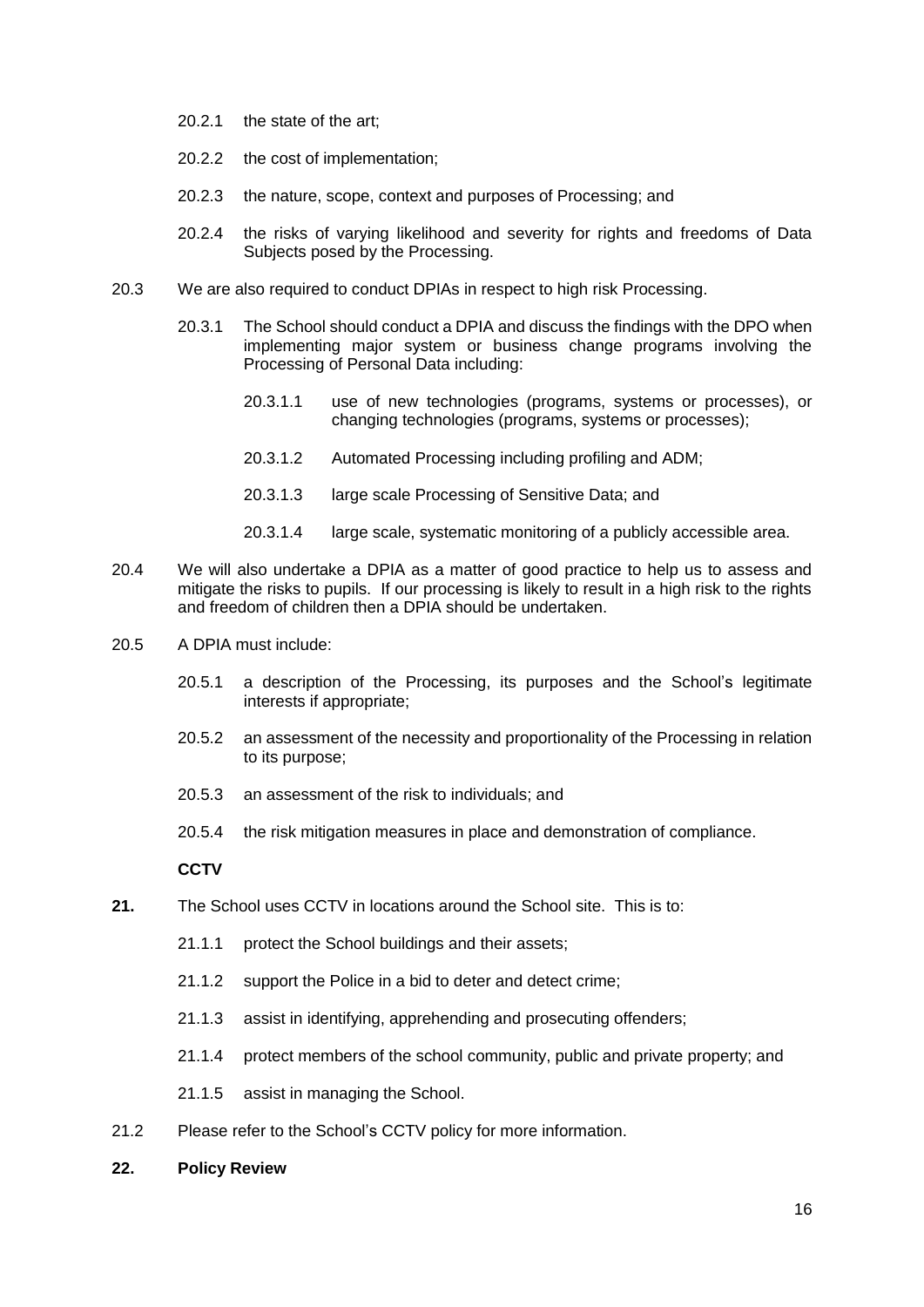- 22.1 It is the responsibility of the Governing Body to facilitate the review of this policy on a regular basis. Recommendations for any amendments should be reported to the DPO.
- 22.2 We will continue to review the effectiveness of this policy to ensure it is achieving its stated objectives.

## **23. Enquiries**

- 23.1 Further information about the School's Data Protection Policy is available from the DPO.
- 23.2 General information about the Act can be obtained from the Information Commissioner's Office: [www.ico.gov.uk](http://www.ico.gov.uk/)